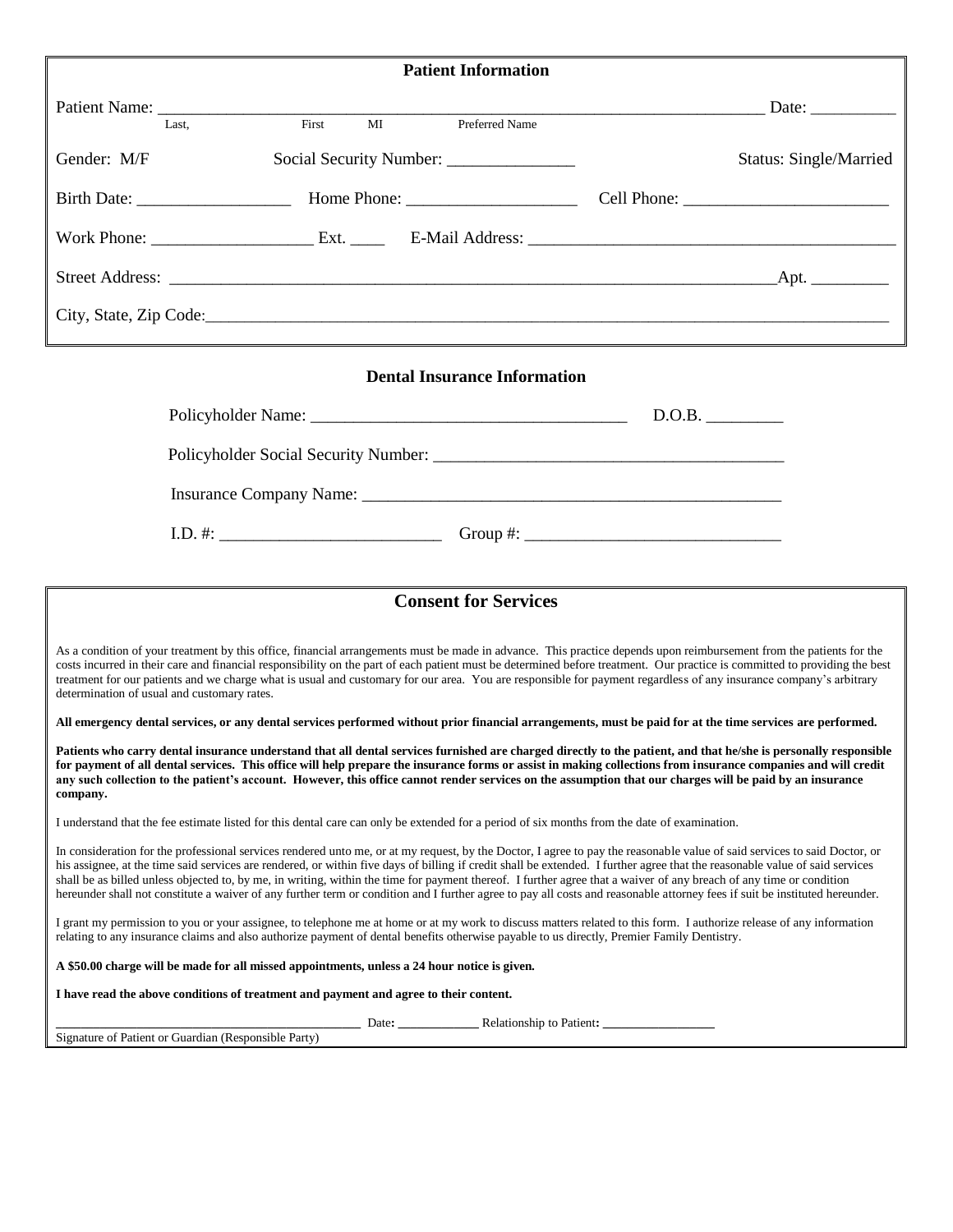| <b>Health Information</b>                                             |                                    |                                                                      |                                                                                                 |                            |  |  |  |  |
|-----------------------------------------------------------------------|------------------------------------|----------------------------------------------------------------------|-------------------------------------------------------------------------------------------------|----------------------------|--|--|--|--|
|                                                                       |                                    |                                                                      |                                                                                                 |                            |  |  |  |  |
|                                                                       |                                    |                                                                      |                                                                                                 |                            |  |  |  |  |
| Have you ever had any of the following? (Please check all that apply) |                                    |                                                                      |                                                                                                 |                            |  |  |  |  |
| <b>AIDS</b>                                                           |                                    | Excessive<br>$\circ$                                                 | Mental<br>$\circ$                                                                               |                            |  |  |  |  |
|                                                                       | Allergies                          | Bleeding                                                             | Disorders                                                                                       | Thyroid<br>O               |  |  |  |  |
|                                                                       |                                    | Fainting<br>O                                                        | Pregnancy<br>$\circ$                                                                            | Conditions                 |  |  |  |  |
|                                                                       |                                    | Glaucoma<br>$\circ$                                                  | (Present Due)                                                                                   | <b>Tinnitus</b><br>$\circ$ |  |  |  |  |
|                                                                       | Anemia                             | Hay Fever<br>$\circ$                                                 | Date: $\_\_)$                                                                                   | Tuberculosis<br>$\circ$    |  |  |  |  |
|                                                                       | Angina<br><b>Artificial Joints</b> | <b>Heart Attack</b><br>$\circ$                                       | Pacemaker<br>$\circ$                                                                            | Venereal<br>$\circ$        |  |  |  |  |
|                                                                       |                                    | <b>Heart Murmur</b><br>$\circ$                                       | <b>Mitral Valve</b><br>$\circ$                                                                  | Disease<br>Other:          |  |  |  |  |
| Valve                                                                 | Artificial Heart                   | Hemophilia<br>$\circ$<br>Hepatitis                                   | Prolapse<br>Rheumatic<br>$\circ$                                                                | $\circ$                    |  |  |  |  |
|                                                                       | Cancer                             | $\circ$                                                              | <b>Heart Disease</b>                                                                            |                            |  |  |  |  |
|                                                                       | <b>Chest Pain</b>                  | Herpes<br>$\circ$                                                    | Sexually<br>$\circ$                                                                             |                            |  |  |  |  |
|                                                                       | Congenital                         | High/Low<br>$\circ$                                                  | Transmitted                                                                                     |                            |  |  |  |  |
|                                                                       | <b>Heart Defect</b>                | <b>Blood Pressure</b>                                                | Disease                                                                                         |                            |  |  |  |  |
|                                                                       | Convulsions                        | Jaundice<br>$\circ$                                                  | <b>Sinus Problems</b><br>$\circ$                                                                |                            |  |  |  |  |
|                                                                       | <b>Diabetes</b>                    | <b>Kidney Disease</b><br>$\circ$                                     | Stomach<br>$\circ$                                                                              |                            |  |  |  |  |
|                                                                       | <b>Dizziness</b>                   | Low Salt Diet<br>$\Omega$                                            | Problems                                                                                        |                            |  |  |  |  |
|                                                                       | Epilepsy                           |                                                                      | Stroke<br>$\circ$                                                                               |                            |  |  |  |  |
|                                                                       | ➤                                  | Do you take any medications? Y/N                                     |                                                                                                 |                            |  |  |  |  |
|                                                                       |                                    |                                                                      | If yes, which ones? $\frac{1}{\sqrt{1-\frac{1}{2}}}\left[\frac{1}{\sqrt{1-\frac{1}{2}}}\right]$ |                            |  |  |  |  |
|                                                                       | ➤                                  | Are you allergic to any medications? Y/N                             |                                                                                                 |                            |  |  |  |  |
|                                                                       | ➤                                  | Are you presently under the care of a physician? Y/N                 |                                                                                                 |                            |  |  |  |  |
| Do you smoke or use tobacco products? Y/N<br>➤                        |                                    |                                                                      |                                                                                                 |                            |  |  |  |  |
|                                                                       | ➤                                  | Do you have any health problems that need further clarification? Y/N |                                                                                                 |                            |  |  |  |  |

To the best of my knowledge, all of the preceding answers and information are true and correct. If I ever have a change in my health, I will inform the doctor at the next appointment.

\_\_\_\_\_\_\_\_\_\_\_\_\_\_\_\_\_\_\_\_\_\_\_\_\_\_\_\_\_\_\_\_\_\_\_\_\_\_\_\_\_\_\_\_\_\_\_\_ Date: \_\_\_\_\_\_\_\_\_\_\_\_\_\_\_\_\_\_\_\_\_\_\_\_

Signature of patient, parent, or guardian